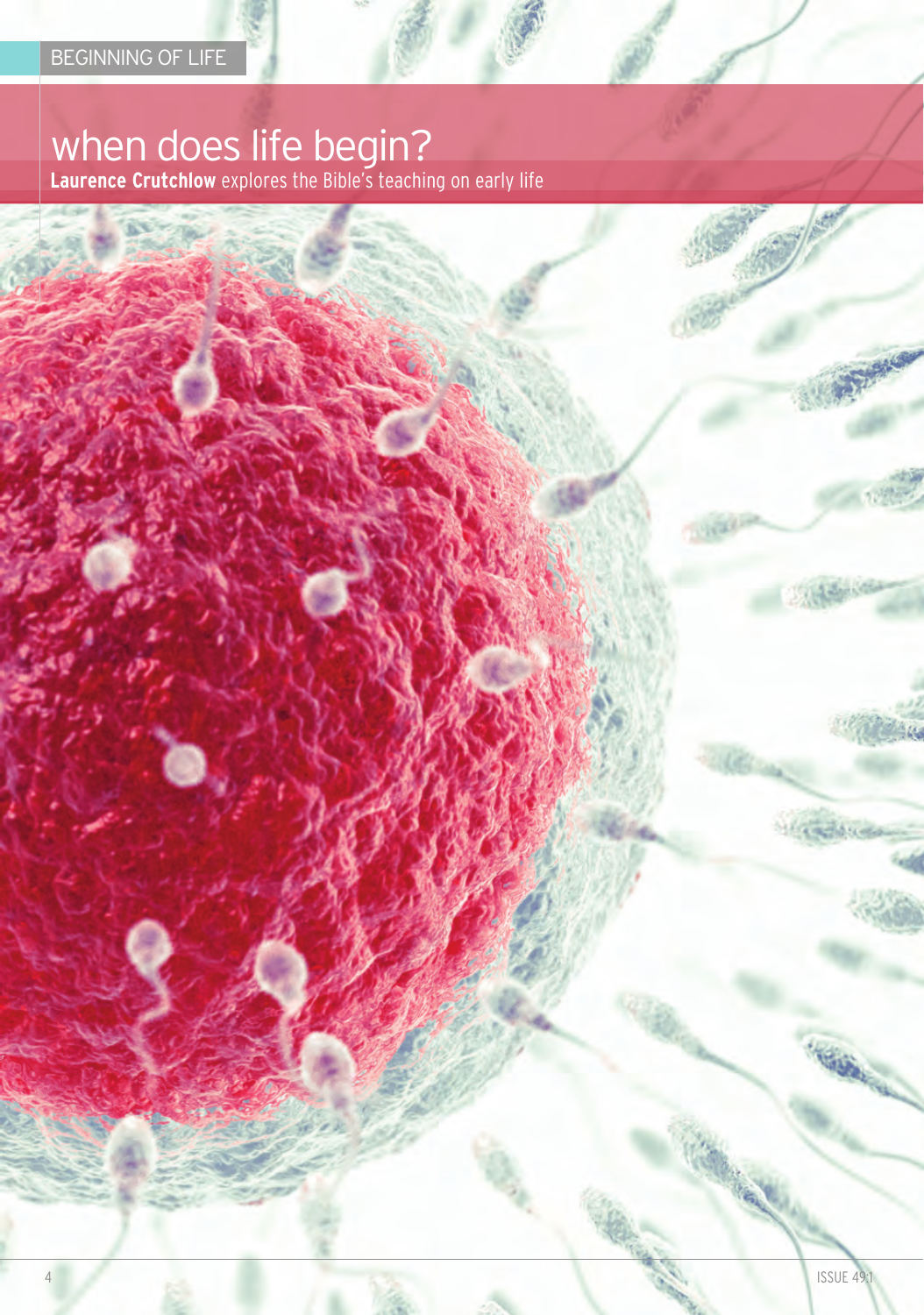

Laurence Crutchlow is cMF Associate Head of Student Ministries and a GP in London

hen does life begin? This simple question has grown harder to answer as we have better understood the exact process of conception, uterine implantation, and pregnancy. there has not always been consensus within cMF over the answer, particularly over whether conception or implantation signals the start of life. The morally relevant distinction has implications for how we might view embryo research, some fertility treatments, and certain contraceptives. Such applications have been explored in recent cMF booklets, <sup>1</sup> and I consider them in a student context in the *Distinctives* article on page 26. the present will give an overview of some of the biblical passages often cited in such discussion, consider a little of how we interpret them, and draw some conclusions.

#### society's view

God created us in his image. <sup>2</sup> Taking human life carries severe penalties. <sup>3</sup> but what constitutes a human life worthy of protection? A young baby girl, healthy, born at term, is still entirely dependent on her parents for every need. Few in the UK would doubt that her life is worthy of protection; ethicists such as Peter Singer may disagree, <sup>4</sup> but widespread female infanticide <sup>5</sup> reminds us that not everyone values the life of a newborn baby. The same girl born at 28 weeks gestation is very likely to survive, and a great deal of effort will be put into her care. Yet a century ago the picture would have been very different, with low chances of survival meaning that she would have been quietly allowed to die.

now, questions are more likely to arise with a baby born at 23 weeks gestation, where chances of survival are smaller, but not insignificant. <sup>6</sup> Yet under current abortion law in the UK, the very same 23 week-old baby could be aborted on the basis of two doctors' signatures. UK society appears confused on the morality of this, with more than

40% answering 'don't know' to the question 'what do you think the legal time limit for having an abortion should be based on?' in a 2017 poll.<sup>7</sup> A 2011 survey showed 40% favouring retention of the current 24 week limit for most abortions in British law  $8$ 

Foetal movements can be felt well before a baby can survive outside the womb, as early as 16 weeks. When there was little other certainty about pregnancy, the beginning of movements ('quickening') was of great importance; indeed historian Edward Hall records celebratory fires in london and a *Te Deum* in St Paul's cathedral to celebrate the announcement of the quickening of the child of Jane Seymour, third wife of Henry VIII, in 1537. <sup>9</sup>

# 44% of the UK public believe that life begins at conception according to polling

Many parents now 'announce' a pregnancy after a twelve-week dating scan, though this may have more to do with a reduction in risk of miscarriage after this date than attitudes to abortion. It is possible to 'see' a foetus on a scan at six weeks, but all that is visible is usually a heartbeat. commercial pregnancy test kits usually show a pregnancy two weeks after conception, <sup>10</sup> when a period would normally be missed. More sensitive tests might pick up a pregnancy after eight days. HCG is produced as early as the eight-cell stage, $<sup>11</sup>$ </sup> well before implantation, but can also be produced at similarly low levels by other physiological processes; <sup>12</sup> hence even if we were able to detect it at the eight-cell stage, it might not be a clinically useful marker of conception.

Even given these difficulties in observing conception, 44% of the UK public believe that life begins at conception according to polling.<sup>13</sup>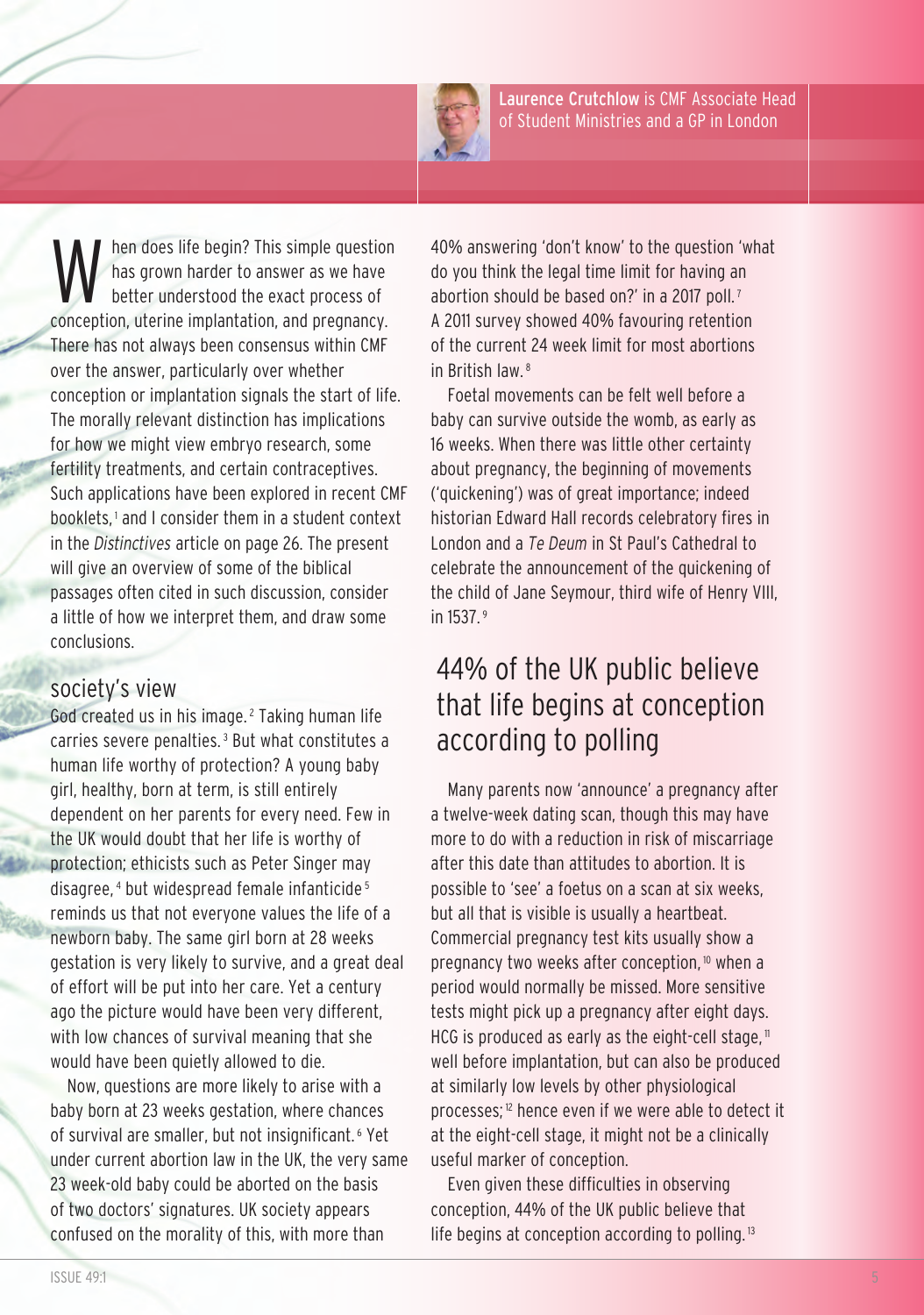## the christian perspective

Most debate within cMF has been over whether conception or implantation should be regarded as the beginning of life, with the status of the implanted embryo largely settled.

The Bible does not give an explicit and simple answer to this question. However a number of passages do talk about life before birth, which points us towards a conclusion.

#### the law

to apply 'You shall not murder' (Exodus 20:13) we need some understanding of what early life is. If an early embryo is a person, this command surely applies.

Some have used part of Exodus 21 to suggest that there is some difference between the foetus and any other person. 'If people are fighting and hit a pregnant woman and she gives birth prematurely but there is no serious injury, the offender must be fined whatever the woman's husband demands and the court allows.' (Exodus 21:22)

The Revised Standard Version, widely used in the UK in the past, translated 'give birth prematurely' as 'miscarriage'. This was based on a translation from the latin Septuagint rather than the earliest Hebrew manuscripts. The implication that the penalty for causing miscarriage was less than murder suggested to some that life *in utero* was less valuable.

Reading 'gives birth prematurely' as per the nIV, this distinction isn't present. Indeed in either reading there is some value attached to the foetus when it is known that the mother is pregnant, as the foetus is protected to a degree in its own right even if the mother is unhurt. The immediately following verses then say that life should be taken for life if there is serious injury, <sup>14</sup> which Piper (in a more detailed summary) suggests could apply to the child as well. <sup>15</sup> We should remember that the primary intention of this and the surrounding verses was probably to clarify 'manslaughter' provisions, rather than the status of the foetus; but even with this caveat, I don't think it can be used to devalue life *in utero*.

## god's work in people's lives

'before I formed you in the womb I knew you …', says God to Jeremiah.<sup>16</sup> Isaiah's perspective is similar: 'Before I was born the Lord called me; from my mother's womb he has spoken my name.' (Isaiah 49:1). Paul echoes Isaiah's statement in writing to the Galatians.<sup>17</sup> It is clear that God has knowledge of us and purpose for us before we are born.

These verses help us to understand God's involvement in our lives. but the primary message of the passages in which they are found is not to give 'proof' of a position on early life. However such verses do make clear that God is relating to us throughout our lives, and is expecting us before we are conceived, which at least implies that even the early embryo must be part of a process in which god is already involved.

David admits that he was 'sinful from the time my mother conceived me.' (Psalm 51:5). The context here is clearly a discussion of original sin rather than of the early embryo, but the Hebrew word translated 'conceive' here is only otherwise seen in the Old Testament in the context of 'becoming pregnant', usually among animals. <sup>18</sup>

Perhaps the clearest exposition of God's work through all stages of our lives is in Psalm 139. The meditation on God's knowledge of us expresses both awe at the depth of his knowledge, <sup>19</sup> and asks him to search us and lead us in the right way.<sup>20</sup> Part of the psalm reflects that God knew and was involved with us *in utero*.

'*For you created my inmost being; you knit me together in my mother's womb. I praise you because I am fearfully and wonderfully made; your works are wonderful, I know that full well. My frame was not hidden from you when I was made in the secret place, when I was woven together in the depths of the earth. Your eyes saw my unformed body; all the days ordained for me were written in your book before one of them came to be.*' (Psalm 139:13-16).

there is no specific reference to conception or implantation. Though the author was almost certainly not thinking foremost of embryology